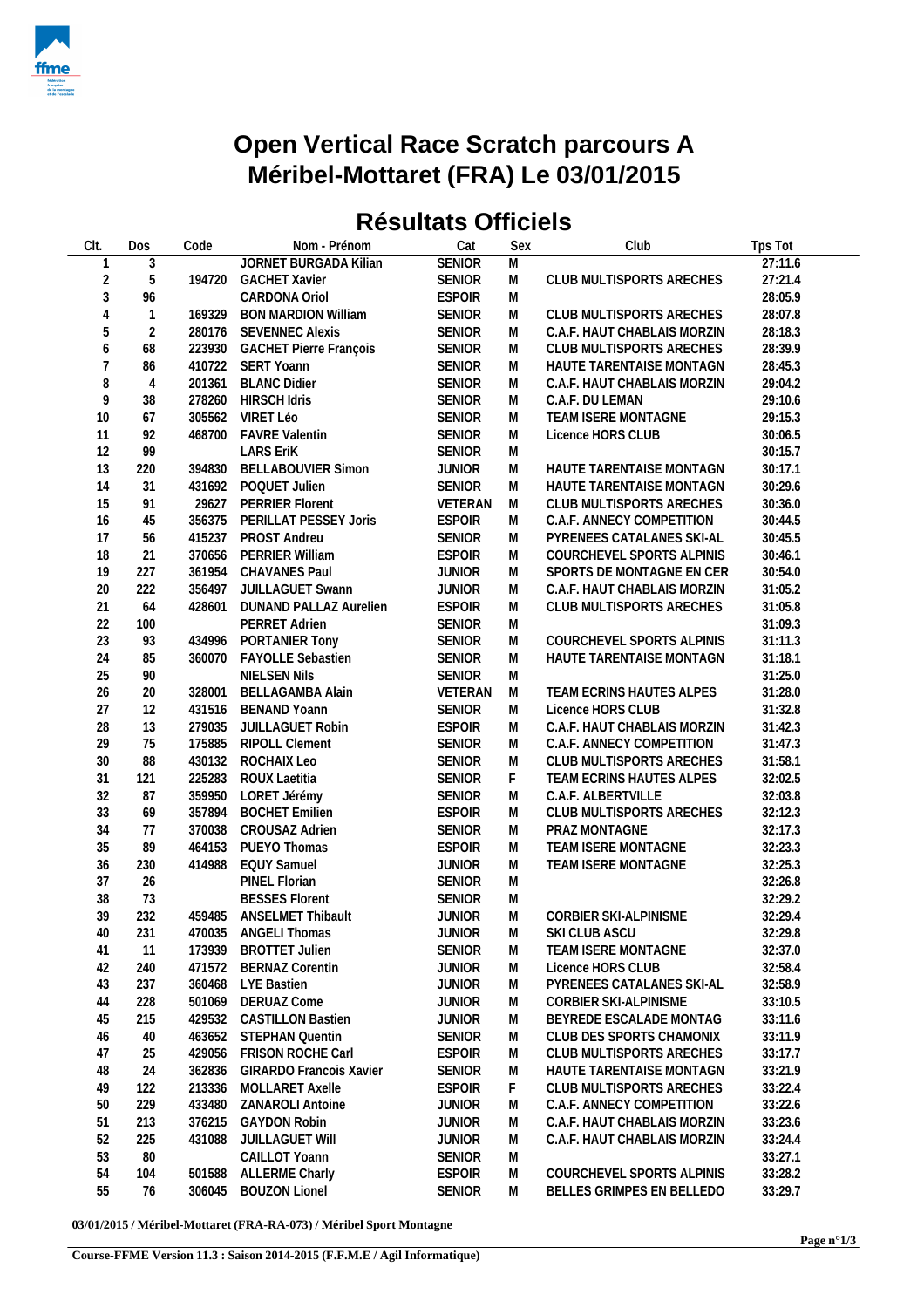| CIt. | Dos            | Code   | Nom - Prénom               | Cat           | Sex         | Club                           | Tps Tot |
|------|----------------|--------|----------------------------|---------------|-------------|--------------------------------|---------|
| 56   | 98             |        | <b>SALMON Morgan</b>       | <b>SENIOR</b> | M           |                                | 33:31.1 |
| 57   | 37             | 384245 | <b>GAYDON Cédric</b>       | SENIOR        | M           | C.A.F. HAUT CHABLAIS MORZIN    | 33:37.7 |
| 58   | 22             |        | PERRIN Frédéric            | <b>SENIOR</b> | M           |                                | 33:45.9 |
| 59   | 97             |        | <b>CLAUDEPIERRE Lionel</b> | SENIOR        | M           |                                | 33:58.6 |
| 60   | 53             | 420641 | CHAMOUX Benjamin           | <b>ESPOIR</b> | M           | CLUB DES SPORTS CHAMONIX       | 34:01.0 |
| 61   | $\overline{7}$ |        | ZIJP David                 |               |             |                                | 34:04.1 |
|      |                | 382513 |                            | VETERAN       | M           | TEAM ISERE MONTAGNE            |         |
| 62   | 239            | 219201 | <b>QUINTIN LOTC</b>        | <b>JUNIOR</b> | M           | C.A.F. ANNECY COMPETITION      | 34:11.1 |
| 63   | 101            |        | MIKKEL Frodahl             | <b>SENIOR</b> | M           |                                | 34:12.9 |
| 64   | 48             |        | CHAVANNE Joris             | SENIOR        | M           |                                | 34:15.5 |
| 65   | 226            | 454205 | <b>HUIGE Titouan</b>       | <b>JUNIOR</b> | M           | PYRENEES CATALANES SKI-AL      | 34:19.9 |
| 66   | 71             | 392955 | <b>REY Nicolas</b>         | <b>ESPOIR</b> | M           | COURCHEVEL SPORTS ALPINIS      | 34:20.2 |
| 67   | 10             | 494075 | DAVID Thibaud              | SENIOR        | M           | MONTAGNE CLUB VESUBIEN         | 34:22.1 |
| 68   | 55             | 401759 | POLLET VILLARD Yann        | <b>ESPOIR</b> | M           | C.A.F. ANNECY COMPETITION      | 34:27.7 |
| 69   | 223            | 391261 | <b>BOUVET Eddy</b>         | <b>JUNIOR</b> | M           | C.A.F. HAUT CHABLAIS MORZIN    | 34:30.8 |
| 70   | 17             | 362495 | DAGUE Theo                 | <b>ESPOIR</b> | M           | C.A.F. ANNECY COMPETITION      | 34:32.8 |
| 71   |                |        |                            |               |             |                                |         |
|      | 6              | 280248 | <b>GARDET Cyrille</b>      | SENIOR        | M           | CLUB MULTISPORTS ARECHES       | 34:42.8 |
| 72   | 212            | 504243 | <b>FAVRE FELIX Maxime</b>  | <b>JUNIOR</b> | M           | Licence HORS CLUB              | 34:52.5 |
| 73   | 94             | 433835 | <b>COURT Florian</b>       | <b>ESPOIR</b> | M           | TEAM ECRINS HAUTES ALPES       | 34:52.8 |
| 74   | 102            |        | LODOLO Julien              | <b>SENIOR</b> | M           |                                | 34:59.2 |
| 75   | 81             |        | <b>GUERRET Hugo</b>        | SENIOR        | M           |                                | 35:08.2 |
| 76   | 62             | 32575  | PLISSON Sebastien          | <b>SENIOR</b> | M           | BELLES GRIMPES EN BELLEDO      | 35:10.0 |
| 77   | 218            | 423611 | <b>BROUET Loic</b>         | <b>JUNIOR</b> | M           | C.A.F. ANNECY COMPETITION      | 35:14.3 |
| 78   | 34             | 413219 | VIOUD Jérôme               | VETERAN       | M           | BELLES GRIMPES EN BELLEDO      | 35:16.9 |
| 79   | 221            | 426608 | <b>GANDER Alexandre</b>    | <b>JUNIOR</b> | M           | CLUB DES SPORTS CHAMONIX       | 35:21.6 |
| 80   | 125            |        | FORSBERG Emelie            | SENIOR        | F.          |                                | 35:30.3 |
|      |                |        |                            |               |             |                                |         |
| 81   | 27             | 399223 | POLLET VILLARD Francois    | SENIOR        | M           | C.A.F. ANNECY COMPETITION      | 35:30.4 |
| 82   | 234            | 185644 | BATTUZ Jonathan            | <b>JUNIOR</b> | M           | HAUTE TARENTAISE MONTAGN       | 35:33.1 |
| 83   | 50             | 402950 | LE COGUIC Thibaud          | SENIOR        | M           | C.S.A. 27ème B.C.A. Montagne E | 35:36.7 |
| 84   | 8              | 399458 | <b>ROBIN Laurent</b>       | VETERAN       | M           | CLUB MULTISPORTS ARECHES       | 35:47.4 |
| 85   | 44             | 108836 | RAIBAUT Stephane           | VETERAN       | M           | MONTAGNE CLUB VESUBIEN         | 36:07.1 |
| 86   | 214            |        | VACHER Vacher              | <b>JUNIOR</b> | M           |                                | 36:10.4 |
| 87   | 83             | 152196 | <b>GACHET Arnaud</b>       | SENIOR        | M           | CLUB MULTISPORTS ARECHES       | 36:19.4 |
| 88   | 219            | 426606 | <b>GANDER Corentin</b>     | <b>JUNIOR</b> | M           | CLUB DES SPORTS CHAMONIX       | 36:25.0 |
| 88   | 57             |        | 402603 L HERPINIERE Tarka  | SENIOR        | M           | COURCHEVEL SPORTS ALPINIS      | 36:25.0 |
| 90   | 9              | 471354 | TRUCHET Christophe         | SENIOR        | M           | CLUB MULTISPORTS ARECHES       | 36:27.5 |
| 91   | 35             | 473548 | CRUAUD Jeremie             | SENIOR        | M           | ETOILE SPORTIVE DU CORMET      | 36:32.0 |
|      |                |        |                            |               |             |                                |         |
| 92   | 129            | 26709  | <b>FAVRE Corinne</b>       | VETERAN       | $\mathsf F$ | TEAM ECRINS HAUTES ALPES       | 36:36.6 |
| 93   | 238            |        | <b>BUINOUD Corentin</b>    | <b>JUNIOR</b> | M           |                                | 36:37.6 |
| 94   | 54             |        | MAZAN Frédéri              | <b>SENIOR</b> | M           |                                | 36:48.3 |
| 95   | 23             | 503882 | <b>GARIN Vincent</b>       | <b>SENIOR</b> | M           | CLUB MULTISPORTS ARECHES       | 36:52.2 |
| 96   | 123            | 279413 | <b>MANEGLIA Marion</b>     | SENIOR        | F.          | CLUB DES SPORTS CHAMONIX       | 36:55.3 |
| 97   | 36             | 36424  | <b>LESCA Francois</b>      | SENIOR        | M           | C.P.L.V.R. - XTT RAID 63       | 36:55.6 |
| 98   | 124            | 201805 | <b>FABRE Valentine</b>     | <b>SENIOR</b> | F.          | CLUB DES SPORTS CHAMONIX       | 36:56.1 |
| 99   | 15             | 396840 | MOLLARET Bruno             | VETERAN       | M           | SECTION MONTAGNE SALOMON       | 36:59.5 |
| 100  | 63             | 398438 | <b>GUILLAUMONT Romain</b>  | <b>ESPOIR</b> | M           | CLUB MULTISPORTS ARECHES       | 37:07.1 |
| 101  | 82             |        | <b>DUPERIER Bertrand</b>   | SENIOR        | M           |                                | 37:08.3 |
|      |                |        |                            |               |             |                                |         |
| 102  | 14             |        | <b>ACHARD Eric</b>         | VETERAN       | M           |                                | 37:09.5 |
| 103  | 140            | 231163 | JUILLAGUET Catherine       | VETERAN       | F.          | C.A.F. HAUT CHABLAIS MORZIN    | 37:12.4 |
| 104  | 33             | 502144 | <b>GACHET Florimond</b>    | <b>SENIOR</b> | M           | CLUB MULTISPORTS ARECHES       | 37:16.2 |
| 105  | 216            | 179840 | ROCCO Thomas               | <b>JUNIOR</b> | M           | LUCHON HAUTE MONTAGNE          | 37:16.6 |
| 106  | 66             | 461624 | MADDALENA Jean Baptiste    | <b>ESPOIR</b> | M           | MONTAGNE CLUB VESUBIEN         | 37:16.7 |
| 107  | 16             | 434358 | JACQUARD Pascal            | SENIOR        | M           | C.A.F. FAVERGES COMP           | 37:19.4 |
| 108  | 18             |        | CHARVOZ Florian            | <b>SENIOR</b> | M           |                                | 37:28.4 |
| 109  | 105            | 501587 | <b>ALLERME Eric</b>        | VETERAN       | M           | COURCHEVEL SPORTS ALPINIS      | 37:37.4 |
| 110  | 128            |        | MARTI Céline               | SENIOR        | F           |                                | 37:49.0 |
| 111  |                | 504753 | <b>ASSIER Roderick</b>     | <b>SENIOR</b> | M           | LA JARRIENNE DES CIMES         | 37:49.8 |
|      | 28             |        |                            |               |             |                                |         |
| 112  | 78             | 223532 | <b>GAUDRY Loic</b>         | SENIOR        | M           | BELLES GRIMPES EN BELLEDO      | 38:04.4 |
| 113  | 136            | 113468 | <b>BONNEL Candice</b>      | <b>ESPOIR</b> | F           | CORBIER SKI-ALPINISME          | 38:11.1 |
| 114  | 59             | 168168 | LE BAHER Samuel            | SENIOR        | M           | BELLES GRIMPES EN BELLEDO      | 38:16.3 |
| 115  | 206            | 398339 | MOLLARD Sophie             | <b>JUNIOR</b> | F           | CLUB MULTISPORTS ARECHES       | 38:19.5 |
| 116  | 19             | 486619 | SPIESER Sébastien          | VETERAN       | M           | BELLES GRIMPES EN BELLEDO      | 38:28.4 |
| 117  | 204            | 134355 | <b>BONNEL Lena</b>         | <b>JUNIOR</b> | F           | CORBIER SKI-ALPINISME          | 38:28.7 |
| 118  | 203            | 251990 | MILLOZ Adele               | <b>JUNIOR</b> | F           | CLUB DES SPORTS DE TIGNES      | 38:45.2 |
| 119  | 127            |        | KARLESKIND Celia           | SENIOR        | F           |                                | 39:02.5 |
|      |                |        |                            |               |             |                                |         |

**03/01/2015 / Méribel-Mottaret (FRA-RA-073) / Méribel Sport Montagne**